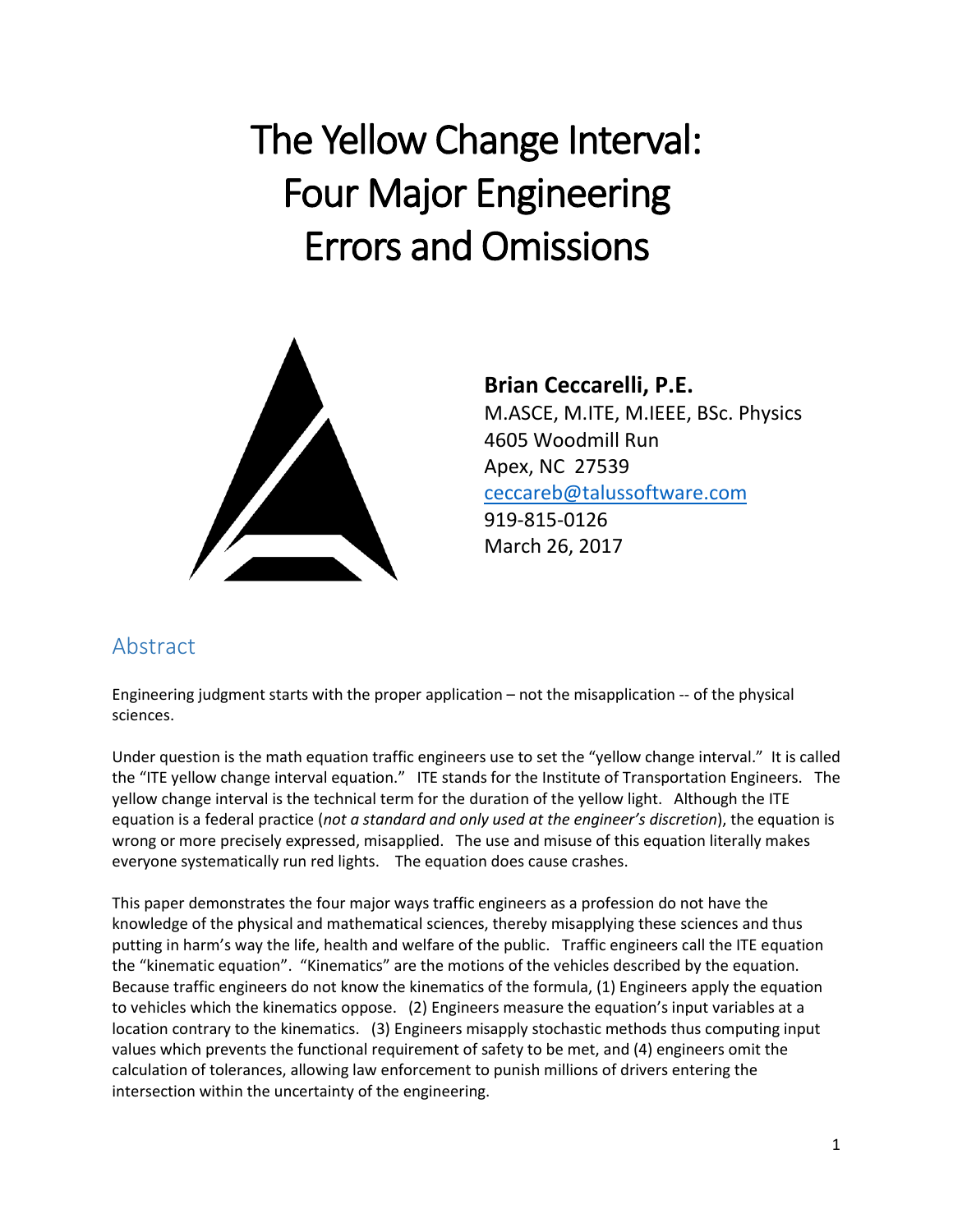*Definition of Malfunction: Literally "bad function". mal – function; mal: bad, badly, wrong*

### I. Traffic Engineers Misapply the Yellow Change Interval Equation

\_\_\_\_\_\_\_\_\_\_\_\_\_\_\_\_\_\_\_\_\_\_\_\_\_\_\_\_\_\_\_\_\_\_\_\_\_\_\_\_\_\_\_\_\_\_\_\_\_\_\_\_\_\_\_\_\_\_\_\_\_\_\_\_\_\_\_\_\_\_\_\_\_\_\_\_\_\_\_\_\_\_\_

From the very beginning, traffic engineers use the wrong math equation to set the length of the yellow light. They use the following **malfunction** to set the yellow indication change interval **Y,** causing drivers to run red lights inadvertently:

$$
Y = t_p + \left[\frac{v}{2a + 2Gg}\right]
$$

From introductory physics, **t** = v/a represents the time it takes for an object whose initial velocity is "v" to come to a stop. The yellow light equation divides that time by 2. **The presence of the 2 is the problem.** The yellow change interval is half the time it takes for a driver to stop his car. This one simple error is the cause of all dilemma zones, the presence of the red light camera industry, and the cause of the vast majority of crashes at signalized intersections.

By using the malfunction, [traffic engineers consider only drivers going straight through the intersection](http://redlightrobber.com/red/links_pdf/Yellow-Light-Duration-Derivation.pdf) in a permissive yellow law jurisdiction. The equation works only for this one special case given specific preconditions. It will give drivers the distance to stop, and when they cannot stop comfortably, the time to reach the intersection before the light turns red. The preconditions are that they must travel at the speed limit or faster on route into the intersection never slowing down below the speed limit. The drivers must also know the exact location of the critical distance upstream from the intersection, but no driver knows the location because traffic engineers do not provide it.

The malfunction does not work for turning and impeded drivers. The algebra is wrong. The malfunction cause[s turning](https://youtu.be/83h_cvLlC1w) and [impeded drivers](https://youtu.be/mGRP0_PLpFU) to inadvertently run red lights. The malfunction shorts a left-turn yellow by at least 3 seconds on a 45 mph level road. The malfunction shorts a straightthrough yellow by at least 3 seconds on a 45 mph level road if the approaching driver has to slow down for a car entering the roadway from a business or side-street, a pedestrian or for any obstacle in front of him.

#### **The correct function is:**

$$
Y_{mia} = t_p + \frac{v_c}{[a + \Gamma]} \quad \Gamma = \begin{cases} \text{gsin}(\tan^{-1} G), & G < 0 \\ gG, & -0.1 < G < 0 \\ 0, & G \ge 0 \end{cases}
$$

This correct function accommodates all allowable traffic movement. This function does not have the 2 in the denominator. This function is simply Newton's Second *Law* of Motion.  $F = ma$  where  $a = v/t$ . It allows for vehicles once too close to the intersection to stop, to slow down to turn or to slow down for a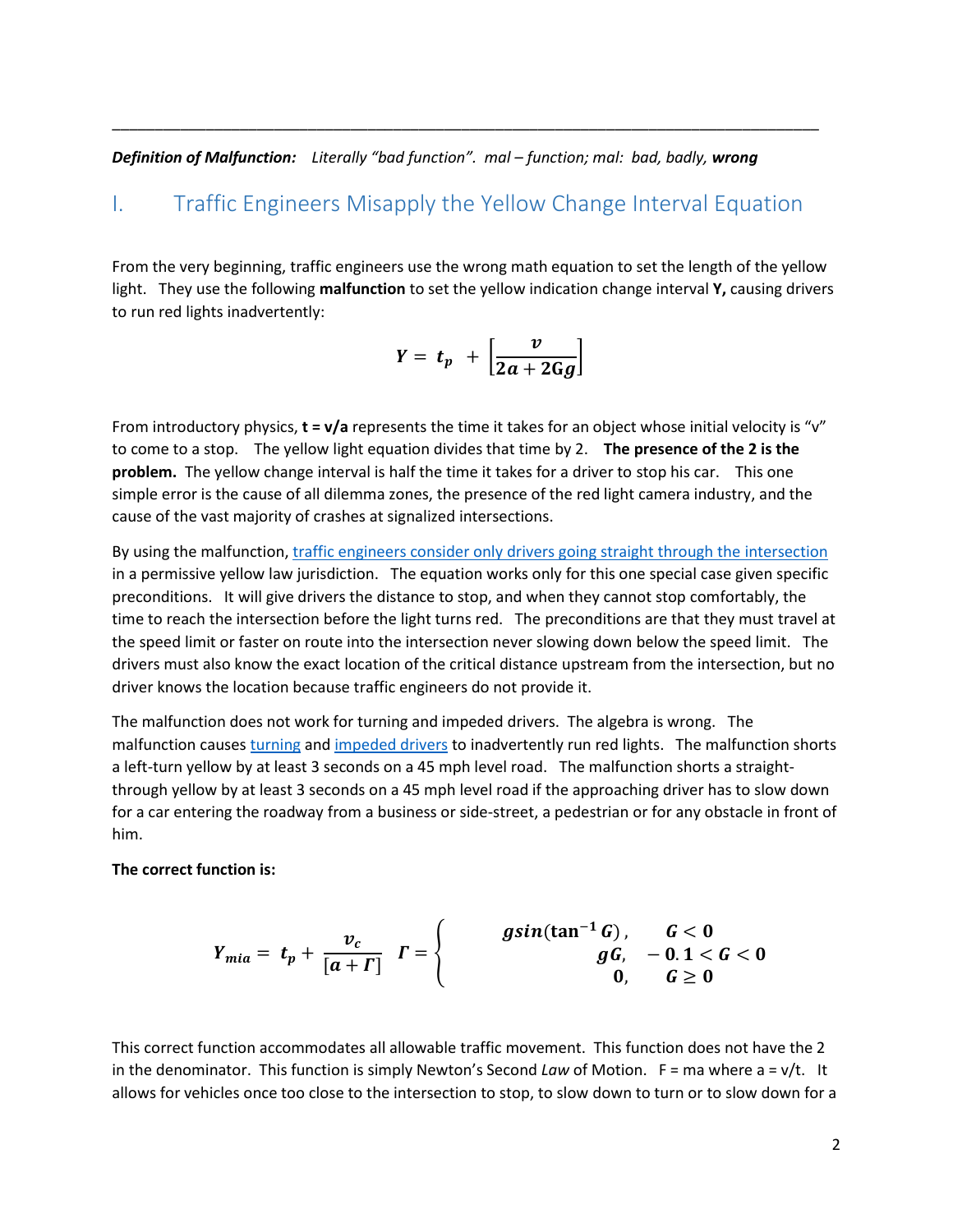hazard and still be able to enter the intersection legally. As opposed to the malfunction, the correct function never creates a dilemma zone because it *always* provides the driver with the option to stop comfortably without running a red light.

## II. Traffic Engineers Use the Wrong Velocity "V"

Traffic engineers use the **malfunction** *v()* to set the velocity of turning vehicles approaching the intersection.

 $v = 20$  mph, for protected left and right turn lanes

Traffic engineers use approximately 20 mph to plug into the Y malfunction for protected left or right turn lanes. By setting v to 20 mph, the traffic engineers give all approaching drivers the stopping distance of a 20 mph car. That is 90 feet or 5 car lengths.

Traffic engineers will set v to 20 mph even when the speed limit is 45 mph. In order to stop within 90 feet at 45 mph is physically beyond the emergency braking capabilities of any vehicle.

Engineers misapply the velocity malfunction into the ITE yellow change interval equation. The ITE equation does not work for turning vehicles. Engineers therefore make a double error. Wrong velocity. Wrong equation.

**The correct function for determining approach speed** is to measure the velocity of freely-flowing vehicles at the critical distance upstream from the intersection. "Safe and comfortable stopping distance" is a synonym for critical distance. Physics defines "v" as measured at the critical distance.

**V** = **Vc** 85th percentile speed of freely-flowing traffic, the speed measured at the critical distance **c**. **V<sup>c</sup>** >= speed limit

**The correct function for the location of the critical distance c is:**

$$
c = t_p v_c + \frac{v_c^2}{2[a + \Gamma]} \quad \Gamma = \begin{cases} \text{gsin}(\tan^{-1} G), & G < 0 \\ gG, & -0.1 < G < 0 \\ 0, & G \ge 0 \end{cases}
$$

Setting v lower than the speed limit for any lane denies the law-abiding driver the distance necessary to stop. All drivers are allowed to go the speed limit regardless of lane.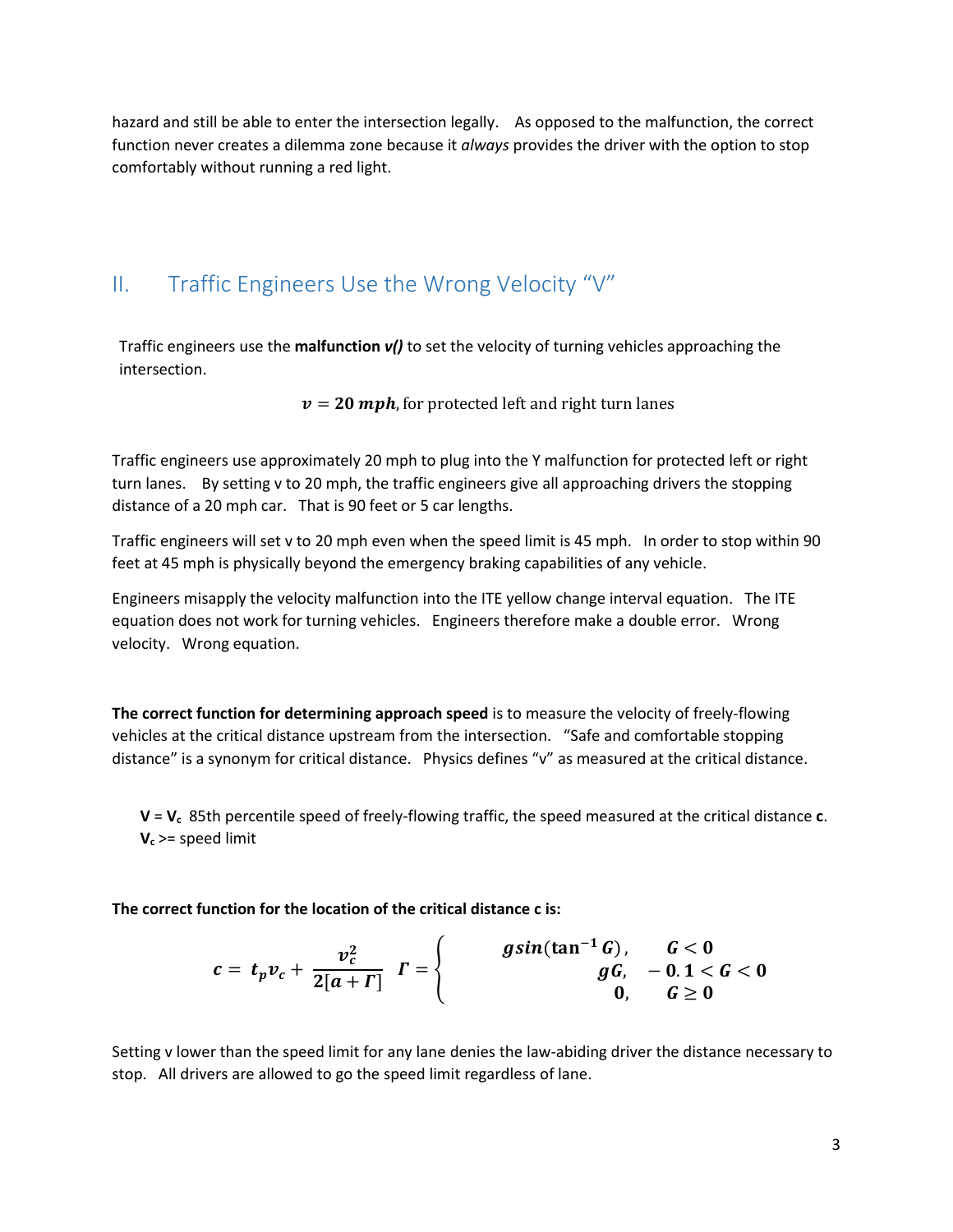## III. Traffic Engineers Misapply Stochastic Methods.

A stochastic method is a mathematical treatment restricted to random events. A stochastic method is usually some statistical method like averaging. As an example of a proper application of a stochastic method, go out to a signalized intersection and measure the duration of a yellow light. You have a stop watch. Assume that the duration of the yellow light is the same length for every light cycle; that is, the yellow change interval is *constant*. What is not constant, but rather is random, is your timeliness to press "go" and "stop" on your watch. Your first measurement of the yellow light duration is 4.2 seconds. The second measurement is 4.4 seconds. Then 4.3, 4.4, 4.2, 4.6, etc. To compute a value, you average these random measurements. Then you compute the standard deviation for the accuracy of the average. It will be something like 4.3 +/- 0.2 seconds. Because the yellow light's duration is a *constant* and that your measurement ability is *random*, it is proper to use stochastic methods like averaging and computing standard deviations.

Misapplications of Stochastic Methods

- a. Example 1. A structural engineer designs a bridge to sustain only the average weight passenger car but he allows school buses to cross the bridge. (The weights of cars are not random; therefore, the structural engineer cannot consider only the average weight car.)
- b. Example 2. A BBQ chef considers the temperature which he cooks steaks: 145°F. 145°F kills the bacteria in the steak. The chef considers the temperature he cooks chicken:  $165^{\circ}$ F.  $165^{\circ}$ F kills the bacteria in a chicken. The BBQ chef then computes the average temperature:  $155^{\circ}$ F. From then on, the BBQ chef cooks all meats at 155°F. When the chef invites you over for a chicken dinner, are you going to accept the invitation?
- c. The traffic engineer is the BBQ chef. Traffic engineers assert in practice that perceptionreaction time and deceleration are *universal* constants—that one value applies to all traffic. That is false. One value does not apply to all traffic. There is not a single perception-reaction time which applies to all drivers. There is not a single value for deceleration that applies to all vehicles. The values traffic engineers assert do not cover the drivers and vehicles *allowed* on the road.
	- i. A grandmother will take 2.5 seconds to perceive and react to a yellow light. You may take 1.2 seconds. A video gamer may take 0.7 seconds. Which driver perceives correctly? Asking such a question, let alone answering it, is invalid. Reality tells us that there is known *range* of *equally-valid* perception-reaction times. (See Gates' research below.) But traffic engineers misapply a stochastic method by computing the average for a passenger car driver. Engineers assert "1 second".
	- ii. Traffic engineers believe that an 18-wheeler comfortably decelerates as rapidly as a Toyota Corolla. We know comfortable deceleration for a commercial vehicle is about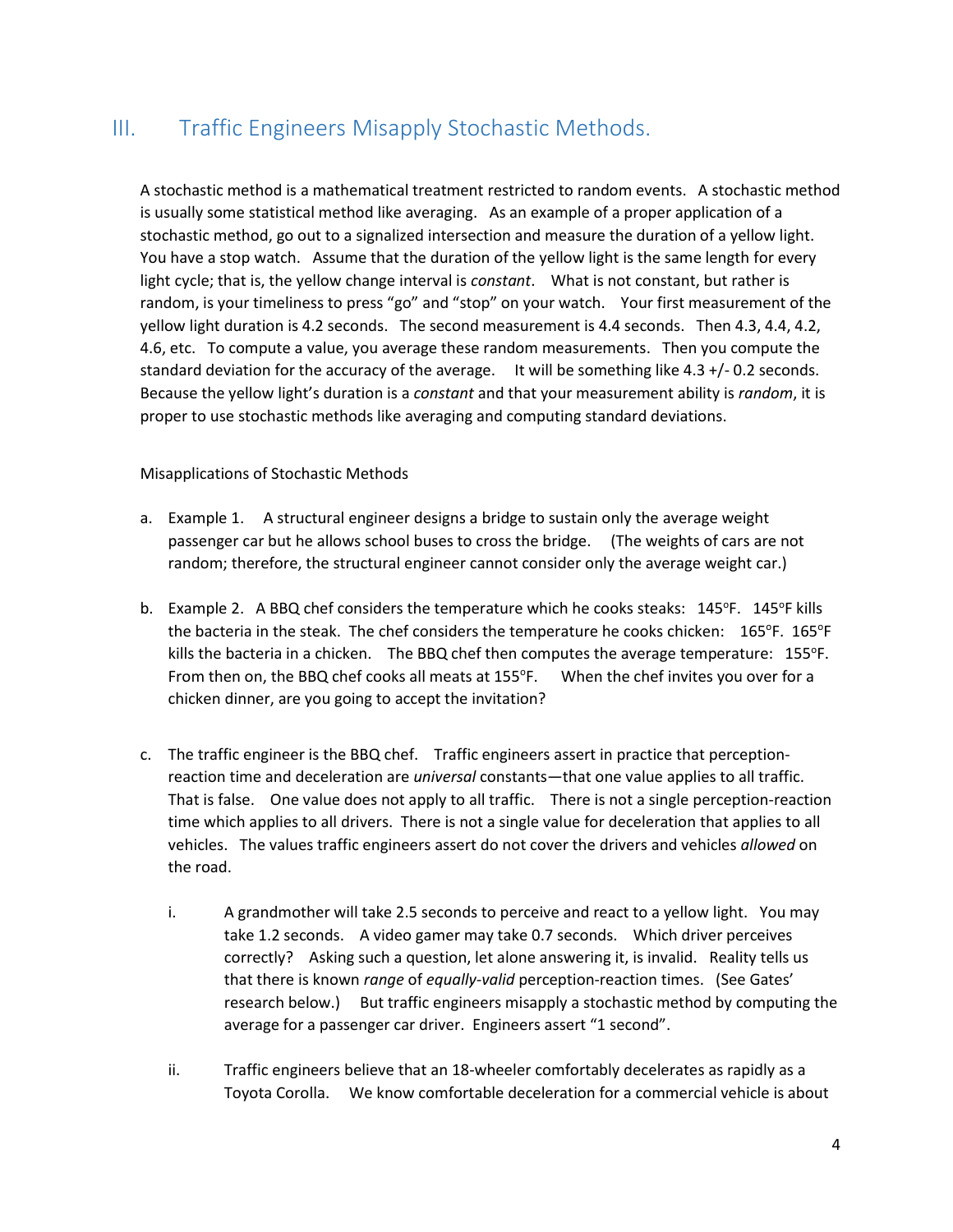8 ft/s<sup>2</sup>. We know from the FHWA that a bus that decelerates at 7.4 ft/s<sup>2</sup> will throw a standing passenger to the floor. But traffic engineers set "a" to 10 ft/s<sup>2</sup> which is the average comfortable deceleration of a passenger car on dry pavement.

Traffic engineers use **malfunction tp()** to the set the perception-reaction time:

$$
t_p = 50
$$
th percentile, typically 1 second

Traffic engineers use the 50<sup>th</sup> percentile perception-reaction time among passenger car drivers driving on dry pavement for the simplest intersection. In so doing, traffic engineers knowingly force over half the driving population to run red lights.

#### **The correct function for perception-reaction time is:**

#### $t_p = max$  PR time, typically 2.5 seconds

That is what the following graph of the empirical data shows. The graph is from Gates, Dilemma [Zone Driver Behavior as a Function of Vehicle Type, Time of Day and Platooning,](http://redlightrobber.com/red/links_pdf/Dilemma-Zone-Driver-Behavior-as-a-Function-of-Vehicle-Type-Time-of-Day-and-Platooning.pdf) *Transportation*  Research Record: Journal of the Transportation Research Board, No. 2149, Transportation Research Board of the National Academies, Washington, D.C., 2010, .p. 87.

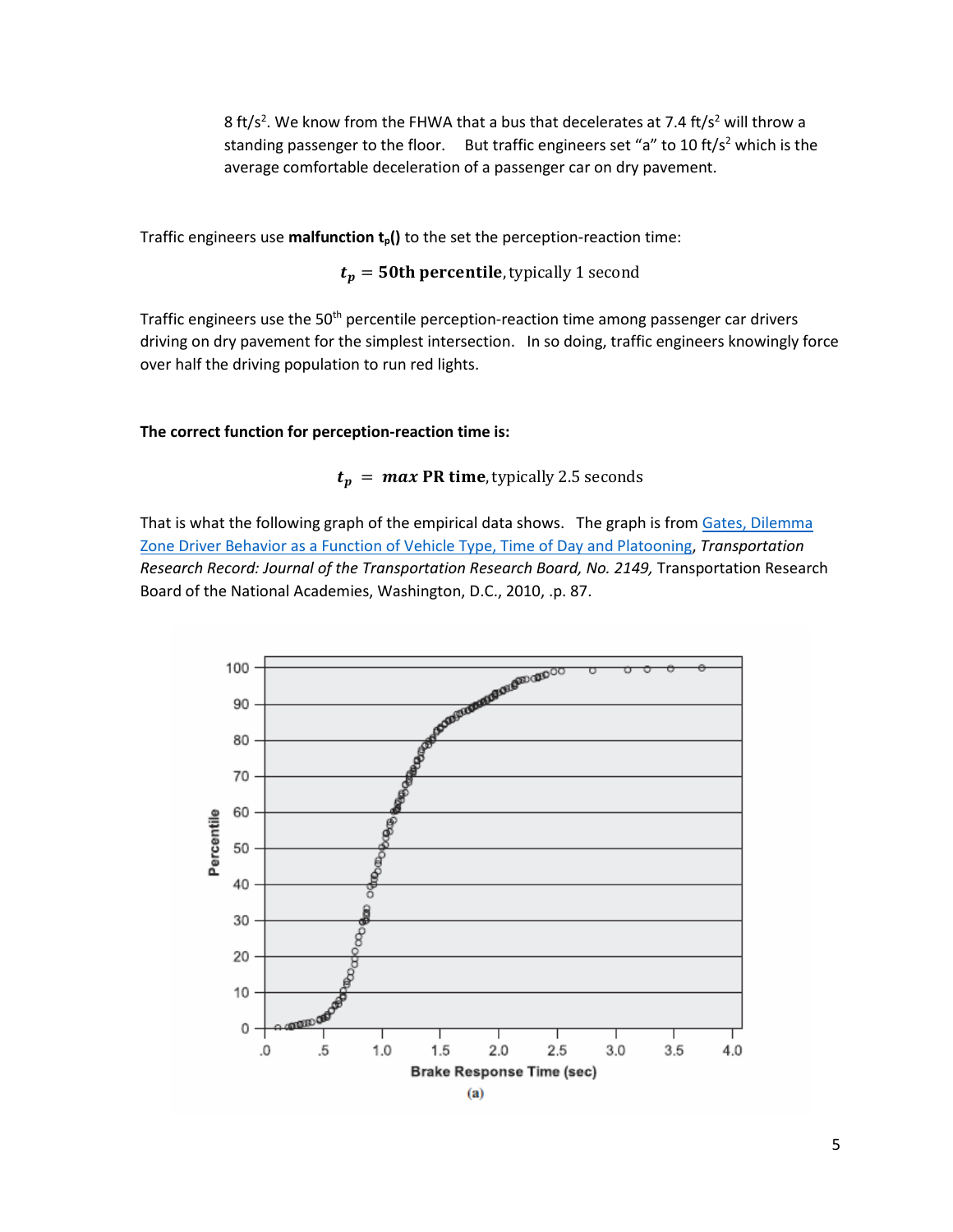Gates is measuring the P-R time by measuring how long it takes from the light turning yellow to the brake light coming on. "Brake-response" is the way traffic engineers measure "perception-reaction" time for braking scenarios.

Within the graph are both passenger and commercial vehicle drivers. Commercial drivers as a demographic require more P-R time, not less, than passenger car drivers.

| Factor                                       | Level                                                             | Count                 | Mean (s)                         | SD.                          | Percentiles (s)              |                              |                              |
|----------------------------------------------|-------------------------------------------------------------------|-----------------------|----------------------------------|------------------------------|------------------------------|------------------------------|------------------------------|
|                                              |                                                                   |                       |                                  |                              | 15th                         | 50th                         | 85th                         |
| Vehicle type                                 | Car<br>Light truck<br>Single-unit truck<br><b>Tractor</b> trailer | 315<br>226<br>23<br>8 | 1.17<br>1.08<br>1.17<br>1.18     | 0.50<br>0.46<br>0.50<br>0.61 | 0.77<br>0.70<br>0.59<br>0.57 | 1.03<br>0.97<br>1.10<br>1.02 | 1.64<br>1.47<br>1.65<br>2.13 |
| Time of day                                  | Peak<br>Off-peak                                                  | 228<br>344            | 1.17<br>1.11                     | 0.51<br>0.47                 | 0.77<br>0.72                 | 1.07<br>1.00                 | 1.61<br>1.54                 |
| Platoon                                      | Platooned<br>Not platooned                                        | 185<br>387            | 1.14<br>1.13                     | 0.47<br>0.49                 | 0.77<br>0.73                 | 1.03<br>1.00                 | 1.60<br>1.57                 |
| Speed<br>Travel time to intersection         |                                                                   |                       | Not applicable<br>Not applicable |                              |                              |                              |                              |
| Deceleration rate<br>Full model <sup>®</sup> | All data                                                          | 572                   | Not applicable<br>1.13           | 0.48                         | 0.73                         | 1.00                         | 1.57                         |

TABLE 3 Brake Besnonse Time Descriptive Statistics and Results of Statistical Analysis

Traffic engineers assume that commercial drivers need less P-R time than a passenger car driver, citing without proof that "commercial drivers are more experienced."

In addition to more P-R time, commerical truck drivers require 0.5 seconds for air-brake pressurization time. Traffic engineers neglect that requirement too.

In addition to the deceleration malfunction, the perception-reaction time malfunction is a reason why all jurisdictions puts in danger a disproportionate number of commercial vehicles. You can see this in Suffolk County's [red light camera videos.](https://youtu.be/GDspLYpM5eI) While only 1 in 100 vehicles is a commercial vehicle, half of the clips in Suffolk County's video show commercial vehicles running the red lights. The video clearly demonstrates Timothy Gates' conclusion.

**Traffic engineers use malfunction a() to the set the "safe and comfortable" deceleration of a vehicle.** 

 $a = 50$ th percentile, typically 10 ft/s<sup>2</sup>

When **a** = 10 ft/s<sup>2</sup>, traffic engineers use the 50th percentile safe and comfortable deceleration for a passenger car. The smaller the value for a, the slower the vehicle's comfortable deceleration.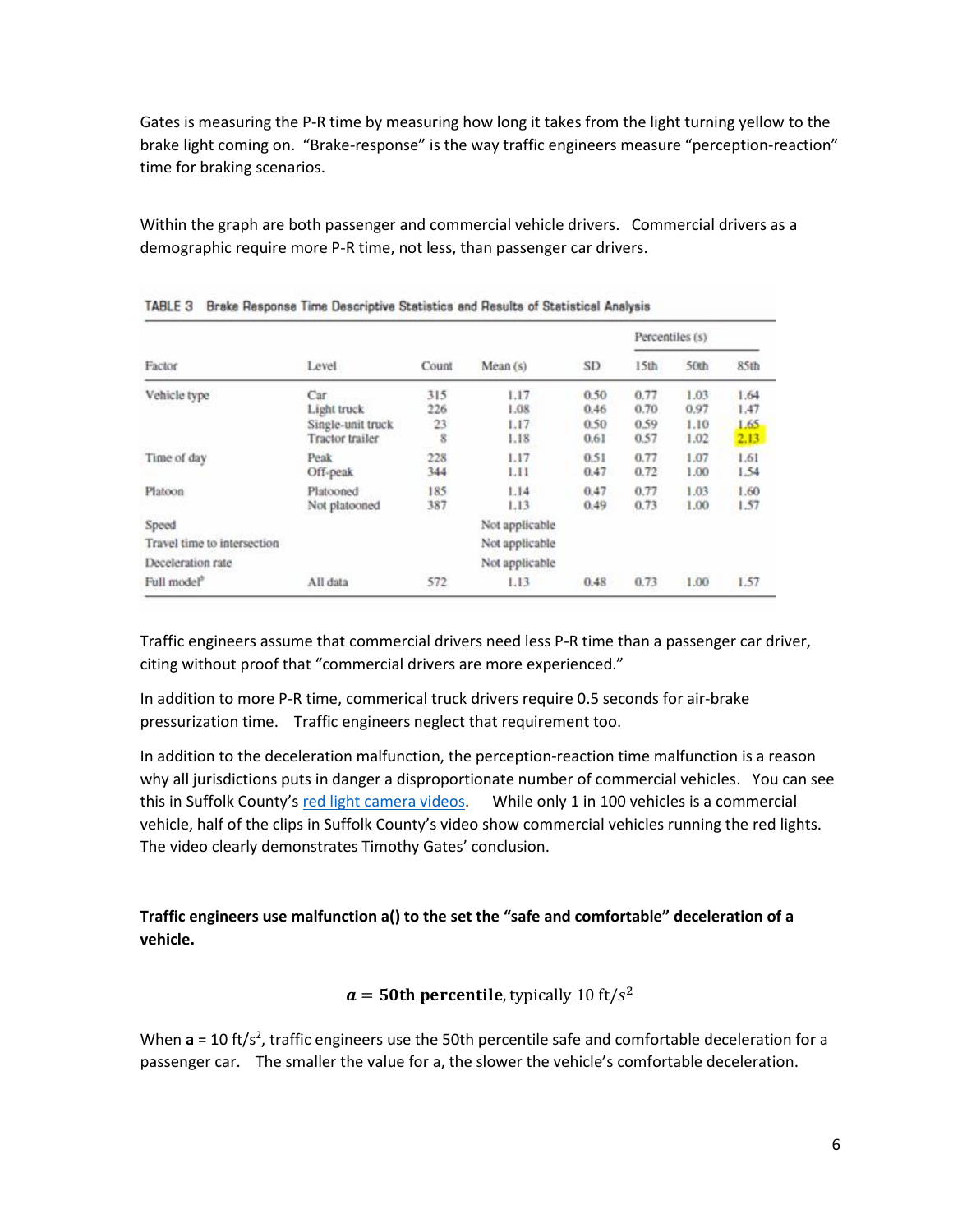#### **The correct function is this:**

$$
\boldsymbol{a} = \boldsymbol{min}
$$
, typically 7.0 ft/s<sup>2</sup>



FIGURE 4 Mean and 95% confidence interval for deceleration rate by vehicle type.

## IV. Traffic Engineers Omit the Calculation of Engineering Tolerances

The omission results in law enforcement punishing drivers for engineering error.

Red light cameras expose this error. Red light cameras enforce the imprecise yellow change interval calculation to precision. A traffic engineer will set a yellow change interval on a 45 mph level road straight-through lane to 4.3 seconds. But the fully-qualified mathematical value is 5.3 +/- 2.2 seconds.

For a 4.3 second set yellow light, the delay-time **D** set for the red light camera system should be (5.3  $+ 2.2$ ) – 4.3 = 3.2 seconds.

a. The **malfunction D()** is used to set the delay-time for red light camera system.

$$
\bm{D}=\bm{0}
$$

A red light running event will not occur unless the driver enters the intersection after time D has passed since the light turned red.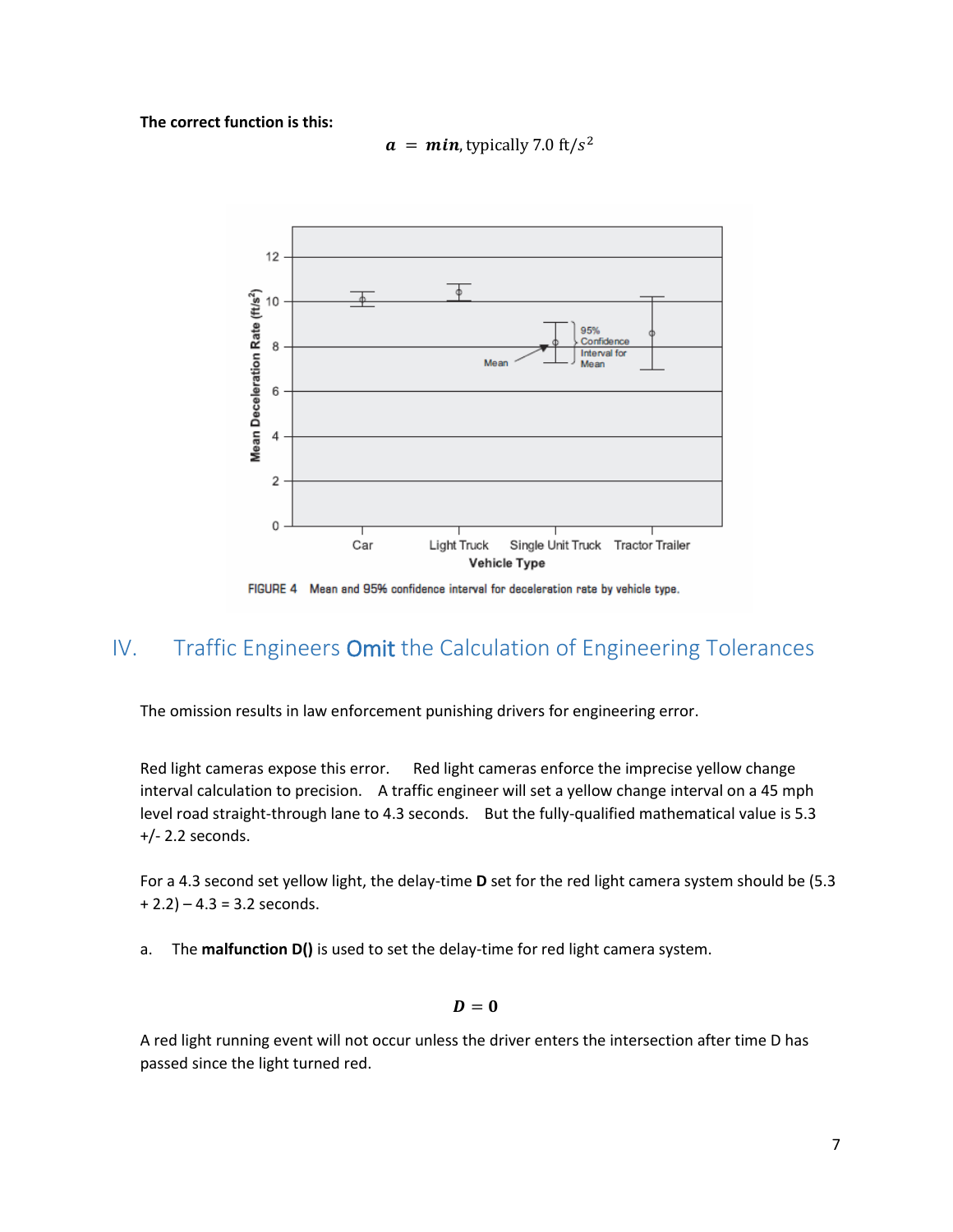**One should calculate the delay time for a straight-through lane using:**

$$
D = \Delta t_p + \frac{v_c}{2a^2} \Delta a
$$

**And for a turn lane:**

$$
D = \left| \frac{2v_c}{v_c + v_e} \Delta t_p \right| + \left| \frac{v_c^2}{a^2 (v_c + v_e)} \Delta a \right| + \left| \left( \frac{2v_c (t_p + \frac{v_c}{2a})}{(v_c + v_e)^2} \right) \Delta v_i \right|
$$

The correct D functions compute a delay of 2.2 and 3.4 seconds respectively for a 45 mph level road. Because there are uncertainties in the constituent values for perception-reaction time, deceleration and intersection entry velocity, the uncertainties propagate to the yellow change interval.

#### History and Why

The errors and omissions began in 1965 when the Institute of Transportation Engineers miscopied the yellow change interval formula from a General Motors science paper into its own Traffic Engineering Handbook. The Handbook omits all the provisos, preconditions, warnings and restrictions on the formula. The Handbook even omits the crucial subscript " $0$ " from  $v_0$  which to this day still leads traffic engineers to invent arbitrary locations to measure the approach speed.

Traffic engineers are reluctant to increase the yellow change interval. The main reason is they believe that increasing the yellow reduces traffic flow. This justification was debunked in the original General Motors paper (1959). Traffic engineers also believe that increasing the yellow will cause more drivers to disrespect the yellow and run more red lights. Never once has that been shown true. All research papers always demonstrate the reverse. The disrespecting the yellow argument, formally debunked in 1961 in a different paper, has an interesting history--a topic for another day.